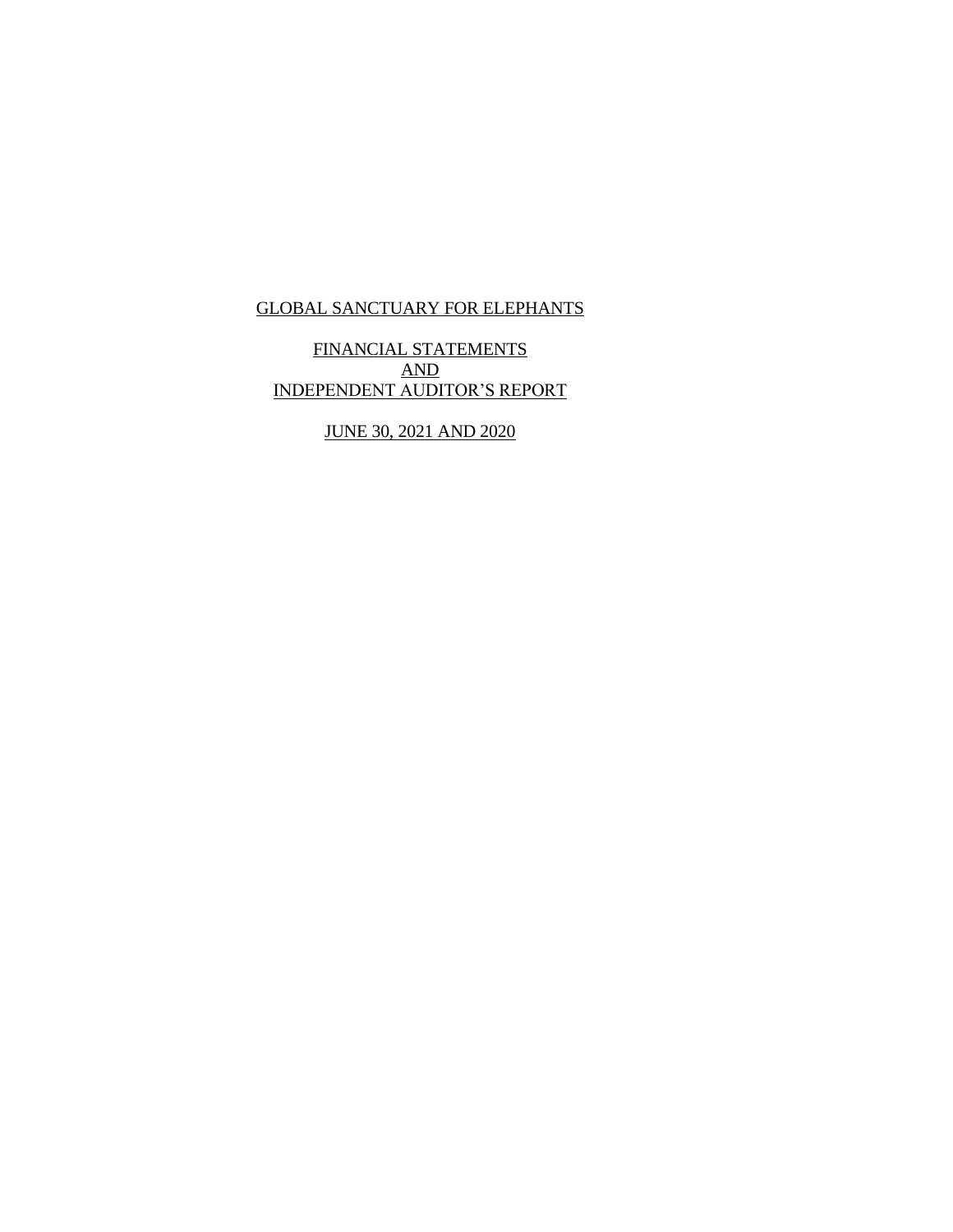# FINANCIAL STATEMENTS  $AND$ **INDEPENDENT AUDITOR'S REPORT**

### **JUNE 30, 2021 AND 2020**

### **TABLE OF CONTENTS**

#### **PAGE**

# FINANCIAL STATEMENTS

| $8 - 14$ |
|----------|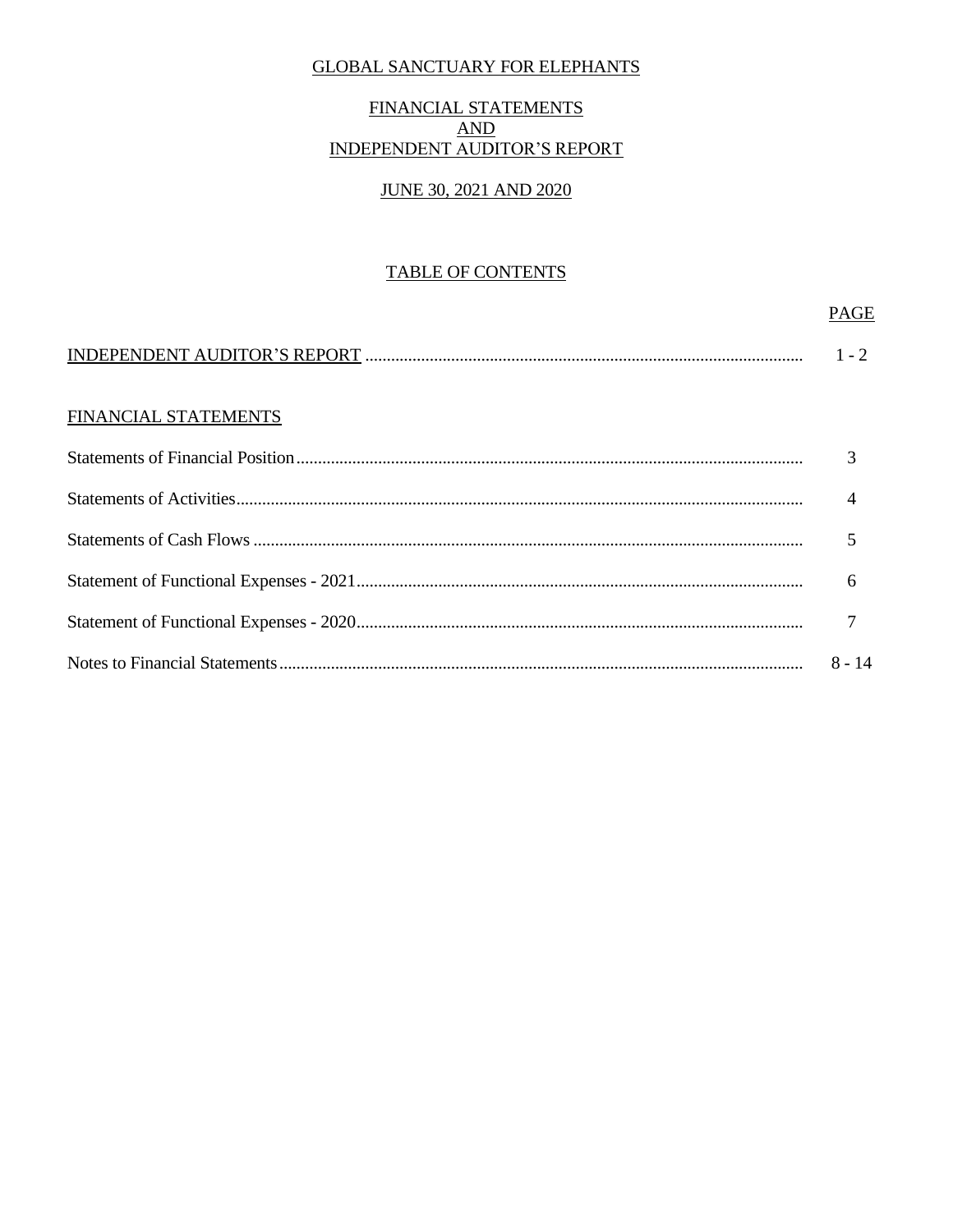

# INDEPENDENT AUDITOR'S REPORT

To the Board of Directors Global Sanctuary for Elephants Brentwood, Tennessee

#### REPORT ON THE FINANCIAL STATEMENTS

We have audited the accompanying financial statements of Global Sanctuary for Elephants (the "Organization"), which comprise the statements of financial position as of June 30, 2021 and 2020, and the related statements of activities, cash flows and functional expenses for the years then ended, and the related notes to the financial statements.

#### MANAGEMENT'S RESPONSIBILITY FOR THE FINANCIAL STATEMENTS

Management is responsible for the preparation and fair presentation of these financial statements in accordance with accounting principles generally accepted in the United States of America; this includes the design, implementation, and maintenance of internal control relevant to the preparation and fair presentation of financial statements that are free from material misstatement, whether due to fraud or error.

#### AUDITOR'S RESPONSIBILITY

Our responsibility is to express an opinion on these financial statements based on our audits. We conducted our audits in accordance with auditing standards generally accepted in the United States of America. Those standards require that we plan and perform the audit to obtain reasonable assurance about whether the financial statements are free from material misstatement.

An audit involves performing procedures to obtain audit evidence about the amounts and disclosures in the financial statements. The procedures selected depend on the auditor's judgment, including the assessment of the risks of material misstatement of the financial statements, whether due to fraud or error. In making those risk assessments, the auditor considers internal control relevant to the entity's preparation and fair presentation of the financial statements in order to design audit procedures that are appropriate in the circumstances, but not for the purpose of expressing an opinion on the effectiveness of the entity's internal control. Accordingly, we express no such opinion. An audit also includes evaluating the appropriateness of accounting policies used and the reasonableness of significant accounting estimates made by management, as well as evaluating the overall presentation of the financial statements.

We believe that the audit evidence we have obtained is sufficient and appropriate to provide a basis for our audit opinion.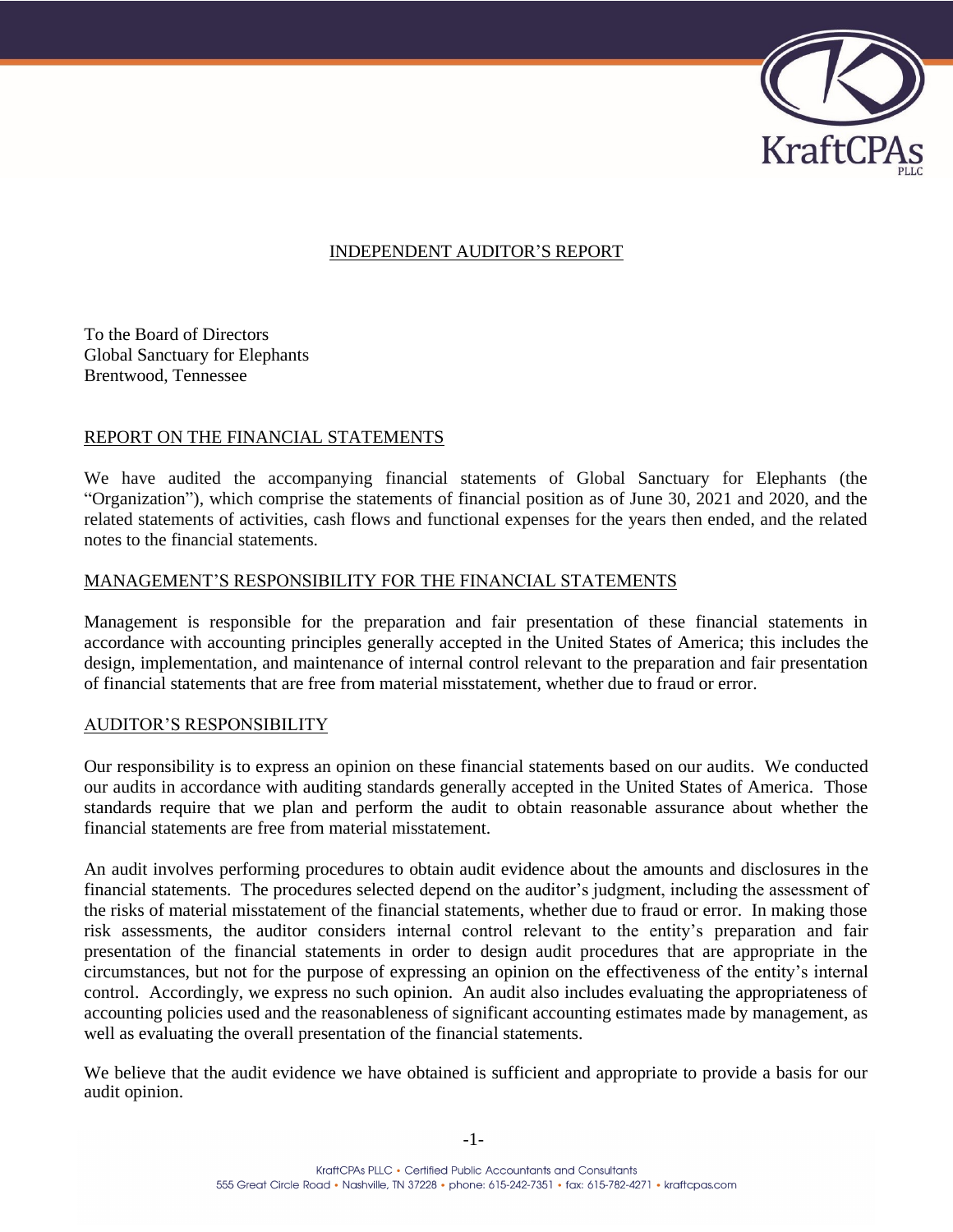**OPINION** 

In our opinion, the financial statements referred to above present fairly, in all material respects, the financial position of Global Sanctuary for Elephants as of June 30, 2021 and 2020, and the changes in its net assets and its cash flows for the years then ended in accordance with accounting principles generally accepted in the United States of America.

Profoclas PLLC

Nashville, Tennessee December 21, 2021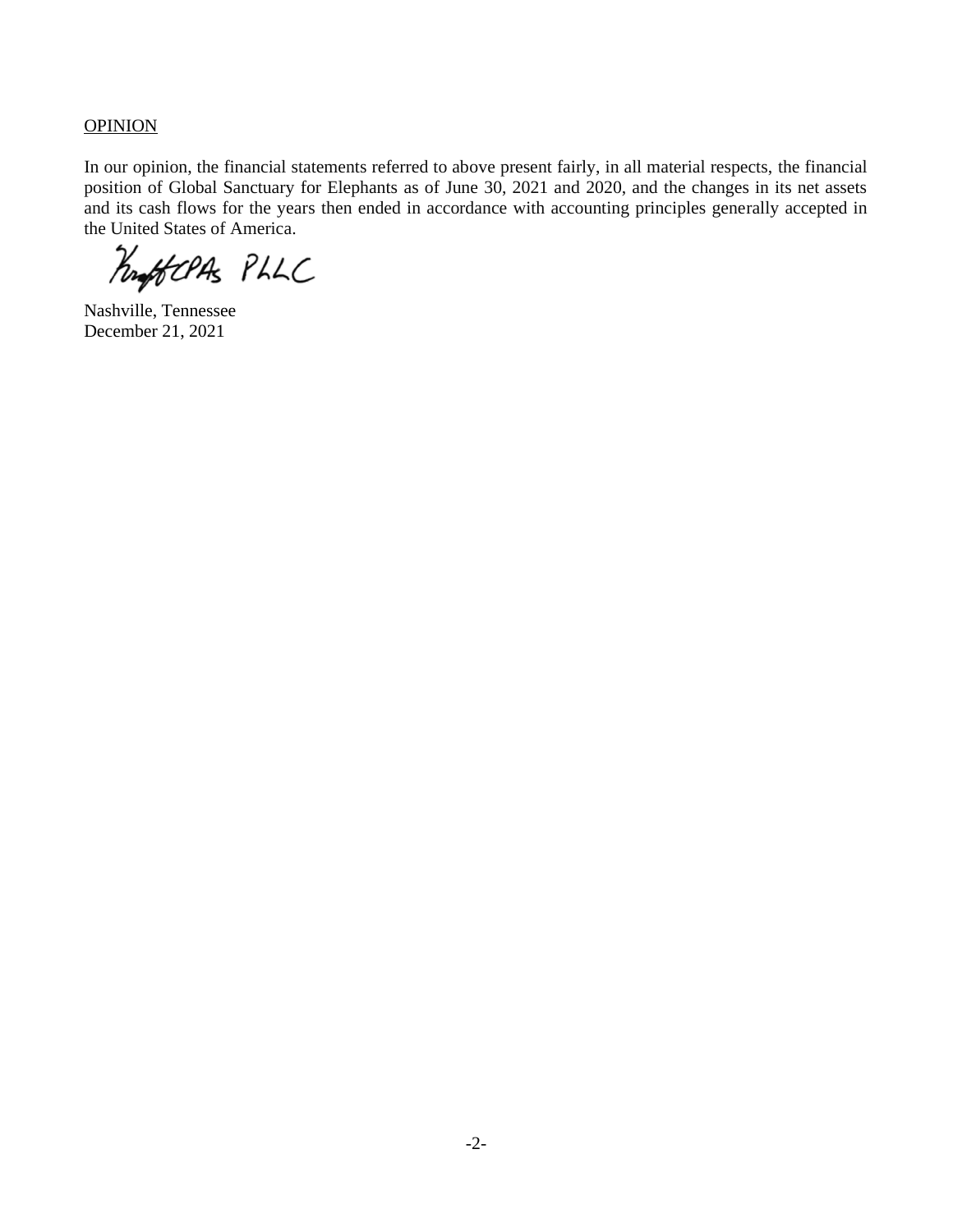# STATEMENTS OF FINANCIAL POSITION

# JUNE 30, 2021 AND 2020

|                                         | 2021          |               | 2020    |
|-----------------------------------------|---------------|---------------|---------|
| <b>ASSETS</b>                           |               |               |         |
| Cash                                    | \$<br>469,518 | $\mathcal{S}$ | 374,306 |
| Prepaid expenses                        |               |               | 4,165   |
| Property and equipment, net             | 3,889         |               | 1,578   |
| <b>TOTAL ASSETS</b>                     | \$<br>473,407 | \$            | 380,049 |
| <b>LIABILITIES AND NET ASSETS</b>       |               |               |         |
| <b>LIABILITIES</b>                      |               |               |         |
| Accounts payable and accrued expenses   | \$<br>20,749  | $\mathcal{S}$ | 3,843   |
| Paycheck Protection Program loan        |               |               | 9,983   |
| <b>TOTAL LIABILITIES</b>                | 20,749        |               | 13,826  |
| <b>NET ASSETS</b>                       |               |               |         |
| Without donor restrictions              | 342,658       |               | 256,223 |
| With donor restrictions                 | 110,000       |               | 110,000 |
| <b>TOTAL NET ASSETS</b>                 | 452,658       |               | 366,223 |
| <b>TOTAL LIABILITIES AND NET ASSETS</b> | \$<br>473,407 | \$            | 380,049 |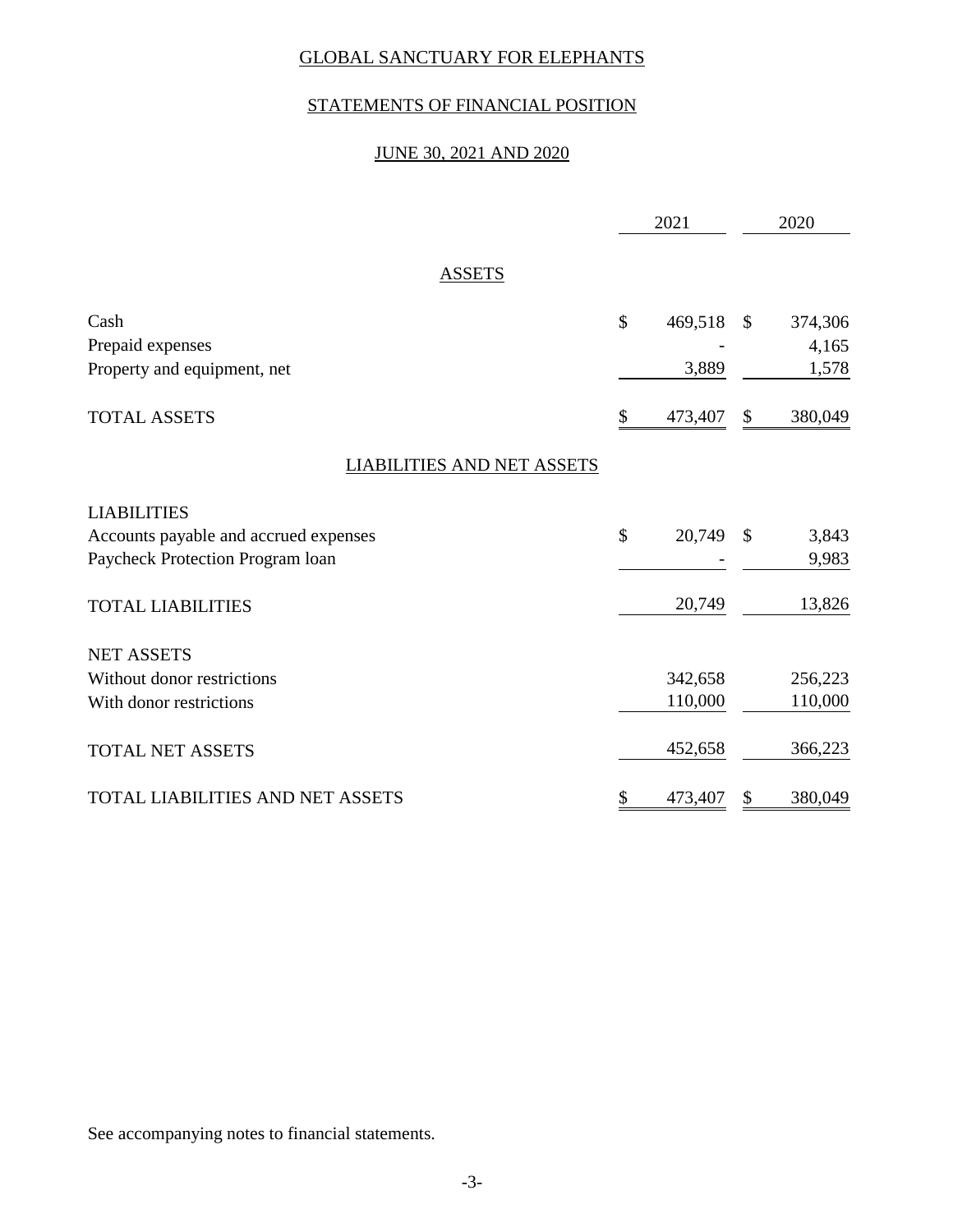#### STATEMENTS OF ACTIVITIES

#### FOR THE YEARS ENDED JUNE 30, 2021 AND 2020

|                                       |                                      | 2021                              |                  | 2020                                        |                                          |                  |  |  |  |  |
|---------------------------------------|--------------------------------------|-----------------------------------|------------------|---------------------------------------------|------------------------------------------|------------------|--|--|--|--|
|                                       | <b>Without Donor</b><br>Restrictions | <b>With Donor</b><br>Restrictions | Total            | <b>Without Donor</b><br><b>Restrictions</b> | <b>With Donor</b><br><b>Restrictions</b> | Total            |  |  |  |  |
| <b>REVENUE AND SUPPORT</b>            |                                      |                                   |                  |                                             |                                          |                  |  |  |  |  |
| Contributions                         | \$<br>1,184,092 \$                   | $\overline{\phantom{0}}$          | \$.<br>1,184,092 | $\mathcal{S}$<br>1,214,150                  | $\mathcal{S}$<br>110,000                 | 1,324,150<br>\$. |  |  |  |  |
| Gain on forgiveness of                |                                      |                                   |                  |                                             |                                          |                  |  |  |  |  |
| Paycheck Protection Program loans     | 28,977                               |                                   | 28,977           |                                             |                                          |                  |  |  |  |  |
| Miscellaneous                         | 6,102                                |                                   | 6,102            | 3,652                                       |                                          | 3,652            |  |  |  |  |
| Net assets released from restrictions |                                      |                                   |                  | 7,870                                       | (7, 870)                                 |                  |  |  |  |  |
| TOTAL SUPPORT AND REVENUE             | 1,219,171                            |                                   | 1,219,171        | 1,225,672                                   | 102,130                                  | 1,327,802        |  |  |  |  |
| <b>EXPENSES</b>                       |                                      |                                   |                  |                                             |                                          |                  |  |  |  |  |
| Program services                      | 976.626                              |                                   | 976,626          | 963,205                                     |                                          | 963,205          |  |  |  |  |
| Supporting services:                  |                                      |                                   |                  |                                             |                                          |                  |  |  |  |  |
| Management and general                | 123,238                              |                                   | 123,238          | 63,564                                      |                                          | 63,564           |  |  |  |  |
| Fundraising                           | 32,872                               |                                   | 32,872           | 14,852                                      |                                          | 14,852           |  |  |  |  |
| <b>TOTAL EXPENSES</b>                 | 1,132,736                            |                                   | 1,132,736        | 1,041,621                                   |                                          | 1,041,621        |  |  |  |  |
| <b>CHANGE IN NET ASSETS</b>           | 86,435                               |                                   | 86,435           | 184,051                                     | 102,130                                  | 286,181          |  |  |  |  |
| NET ASSETS - BEGINNING OF YEAR        | 256,223                              | 110,000                           | 366,223          | 72,172                                      | 7,870                                    | 80,042           |  |  |  |  |
| NET ASSETS - END OF YEAR              | 342,658<br>\$                        | 110,000<br>\$                     | 452,658<br>S     | 256,223<br>\$                               | 110,000<br>S                             | 366,223<br>S     |  |  |  |  |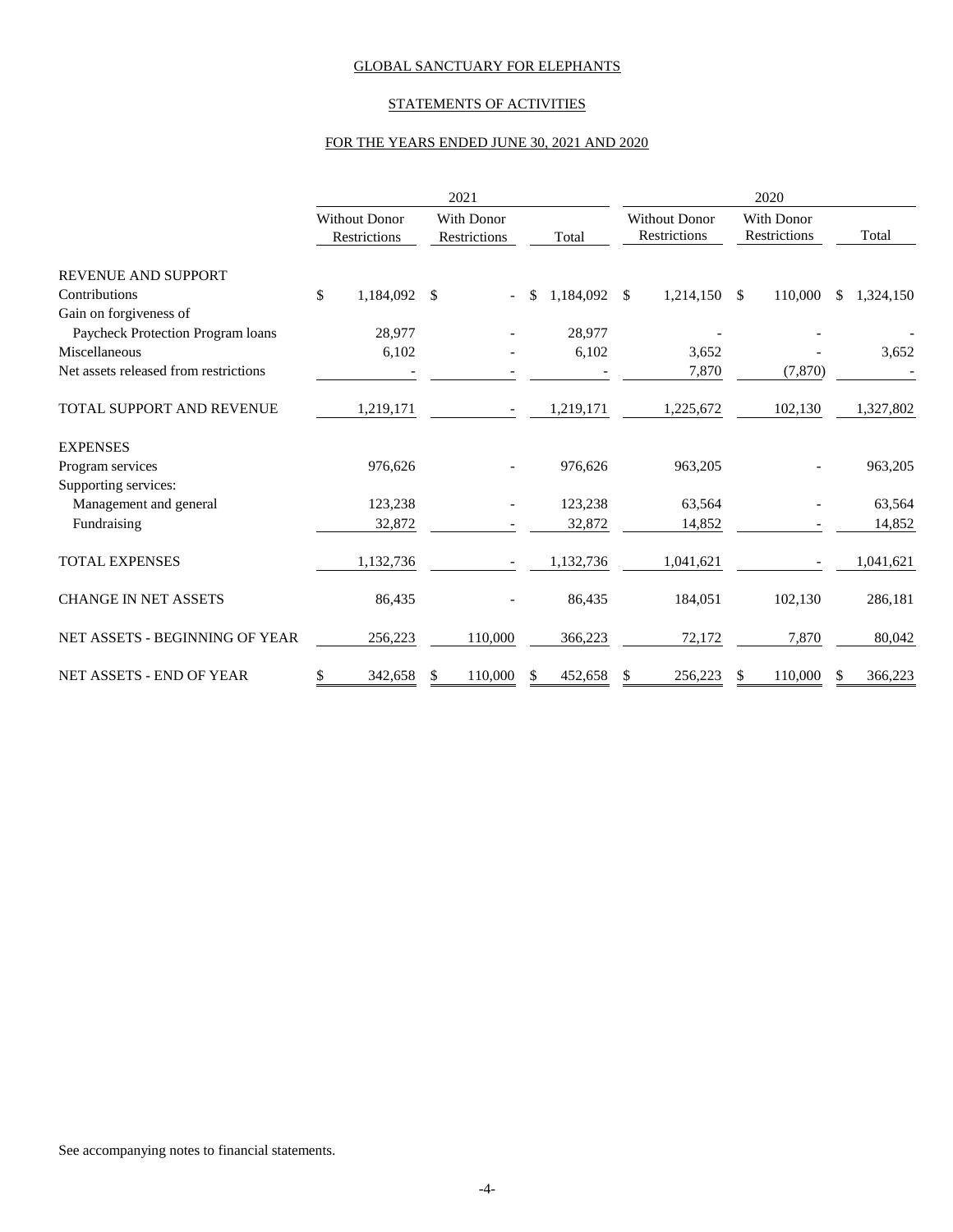# STATEMENTS OF CASH FLOWS

# FOR THE YEARS ENDED JUNE 30, 2021 AND 2020

|                                                                                               | 2021          |    |           |  |
|-----------------------------------------------------------------------------------------------|---------------|----|-----------|--|
| CASH FLOWS FROM OPERATING ACTIVITIES                                                          |               |    |           |  |
| Change in net assets                                                                          | \$<br>86,435  | \$ | 286,181   |  |
| Adjustments to reconcile change in net assets to net cash<br>provided by operating activities |               |    |           |  |
| Gain on forgiveness of Paycheck Protection Program loans                                      | (28, 977)     |    |           |  |
| Depreciation                                                                                  | 706           |    | 402       |  |
| (Increase) decrease in:                                                                       |               |    |           |  |
| Prepaid expenses                                                                              | 4,165         |    |           |  |
| Increase (decrease) in:                                                                       |               |    |           |  |
| Accounts payable and accrued expenses                                                         | 16,906        |    | (15,079)  |  |
| TOTAL ADJUSTMENTS                                                                             | (7,200)       |    | (14, 677) |  |
| NET CASH PROVIDED BY OPERATING ACTIVITIES                                                     | 79,235        |    | 271,504   |  |
| CASH FLOWS FROM INVESTING ACTIVITIES                                                          |               |    |           |  |
| Purchase of property and equipment                                                            | (3,017)       |    |           |  |
| NET CASH USED IN INVESTING ACTIVITIES                                                         | (3,017)       |    |           |  |
| CASH FLOWS FROM FINANCING ACTIVITIES                                                          |               |    |           |  |
| Proceeds from Paycheck Protection Program loans                                               | 18,994        |    | 9,983     |  |
| NET CASH PROVIDED BY FINANCING ACTIVITIES                                                     | 18,994        |    | 9,983     |  |
| NET INCREASE IN CASH                                                                          | 95,212        |    | 281,487   |  |
| <b>CASH - BEGINNING OF YEAR</b>                                                               | 374,306       |    | 92,819    |  |
| <b>CASH - END OF YEAR</b>                                                                     | \$<br>469,518 | \$ | 374,306   |  |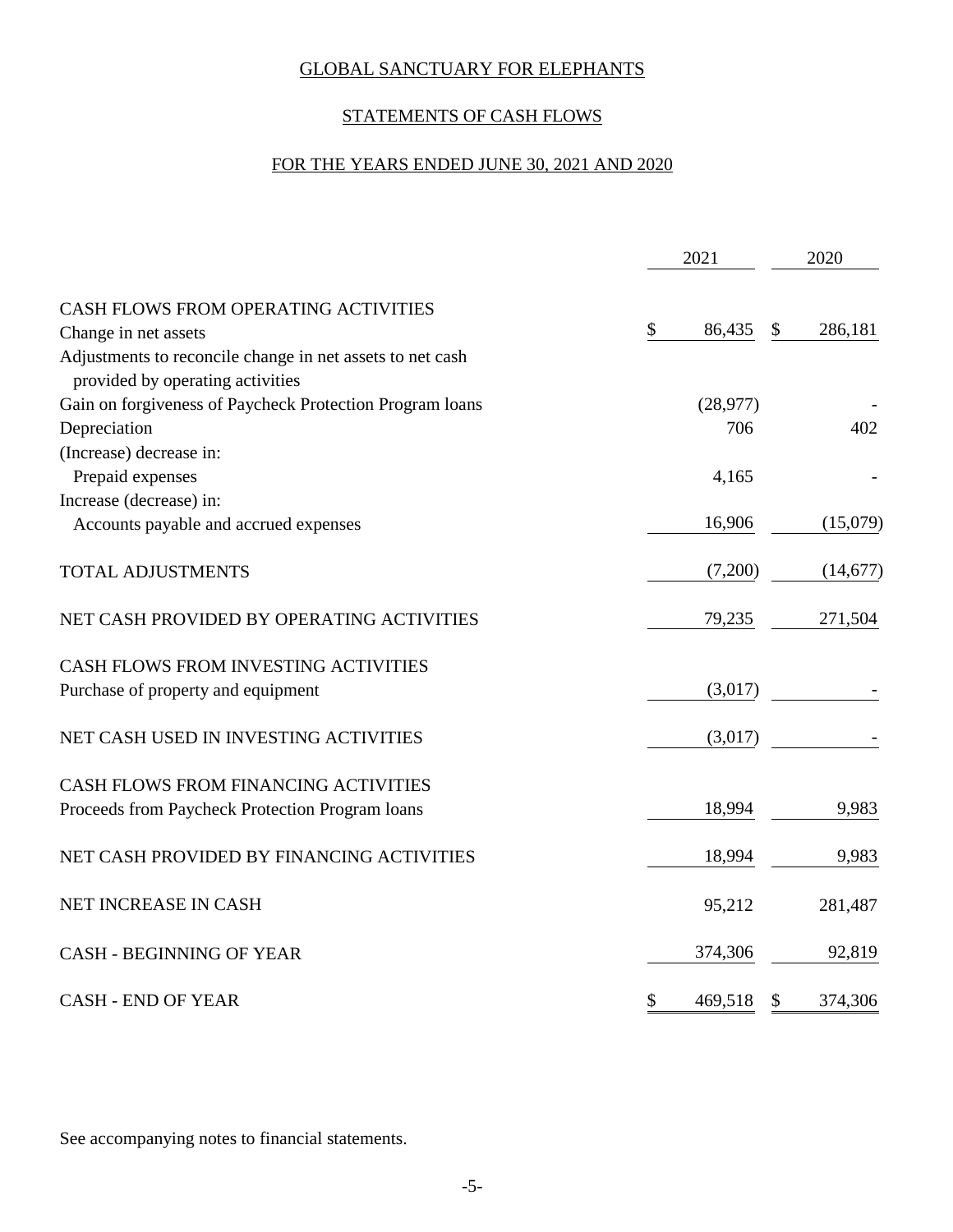### STATEMENT OF FUNCTIONAL EXPENSES

# FOR THE YEAR ENDED JUNE 30, 2021

|                                        |               |                 |                                          | Program<br>Services |                    |                 |              |                  |                              | <b>Supporting Services</b> |             |                 |               |                   |
|----------------------------------------|---------------|-----------------|------------------------------------------|---------------------|--------------------|-----------------|--------------|------------------|------------------------------|----------------------------|-------------|-----------------|---------------|-------------------|
|                                        | <b>Brazil</b> |                 | International<br><b>Elephant Support</b> |                     | Global<br>Outreach |                 | Total        |                  | Management<br>and<br>General |                            | Fundraising |                 |               | Total             |
| Salaries<br>Payroll taxes and benefits | $\mathbb{S}$  | 32,100<br>2,455 | $\mathcal{S}$                            | 19,019<br>460       | $\mathbb{S}$       | 72,855<br>5,576 | $\mathbb{S}$ | 123,974<br>8,491 | $\mathcal{S}$                | 41,891 \$<br>3,340         |             | 25,800<br>1,961 | $\mathcal{S}$ | 191,665<br>13,792 |
| <b>SALARIES AND</b>                    |               |                 |                                          |                     |                    |                 |              |                  |                              |                            |             |                 |               |                   |
| <b>RELATED EXPENSES</b>                |               | 34,555          |                                          | 19,479              |                    | 78,431          |              | 132,465          |                              | 45,231                     |             | 27,761          |               | 205,457           |
| Grants and direct expenses             |               | 812,766         |                                          | 7,151               |                    |                 |              | 819,917          |                              |                            |             |                 |               | 819,917           |
| <b>Business expenses</b>               |               |                 |                                          |                     |                    |                 |              |                  |                              | 6,402                      |             | 1,896           |               | 8,298             |
| Contract services                      |               |                 |                                          | 6,914               |                    | 34              |              | 6,948            |                              | 53,804                     |             | 15              |               | 60,767            |
| Credit card fees                       |               | 17              |                                          |                     |                    |                 |              | 17               |                              | 4,583                      |             |                 |               | 4,600             |
| Depreciation                           |               | 118             |                                          | 70                  |                    | 269             |              | 457              |                              | 154                        |             | 95              |               | 706               |
| Printing and postage                   |               | 15              |                                          |                     |                    | 9,828           |              | 9,843            |                              | 85                         |             | 2,628           |               | 12,556            |
| Subscription fees                      |               | 544             |                                          |                     |                    | 1,224           |              | 1,768            |                              | 10,792                     |             | 477             |               | 13,037            |
| <b>Supplies</b>                        |               |                 |                                          |                     |                    |                 |              |                  |                              |                            |             |                 |               |                   |
| Travel                                 |               | 5,211           |                                          |                     |                    |                 |              | 5,211            |                              | 2,187                      |             |                 |               | 7,398             |
| <b>TOTAL EXPENSES</b>                  | \$            | 853,226         | \$                                       | 33,614              | \$                 | 89,786          | -S           | 976,626          |                              | 123,238                    |             | 32,872          |               | 1,132,736         |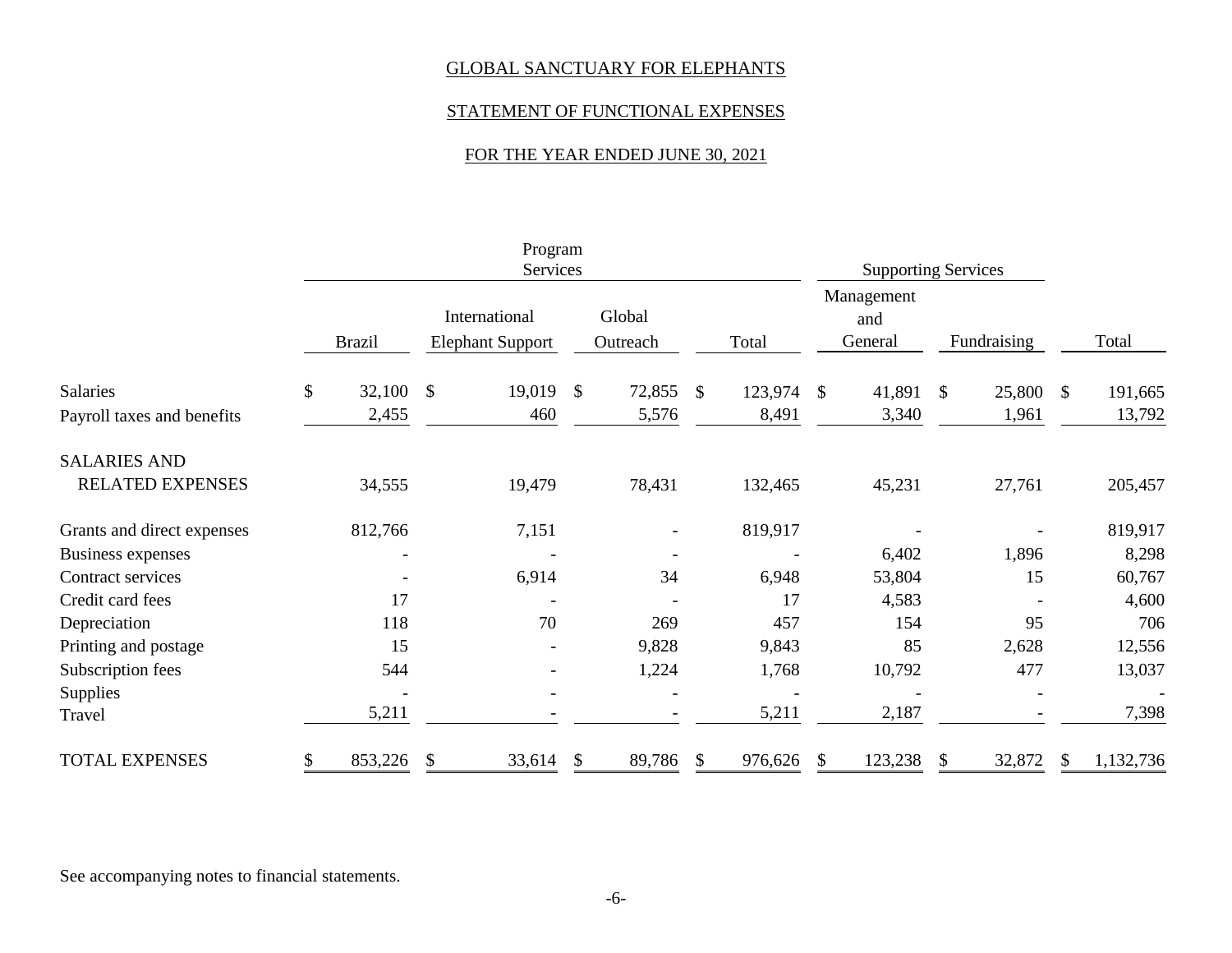# STATEMENT OF FUNCTIONAL EXPENSES

# FOR THE YEAR ENDED JUNE 30, 2020

|                            |    | Program                  |                         |                          |            |                          |               | <b>Supporting Services</b> |            |            |               |                          |               |           |
|----------------------------|----|--------------------------|-------------------------|--------------------------|------------|--------------------------|---------------|----------------------------|------------|------------|---------------|--------------------------|---------------|-----------|
|                            |    |                          | <b>Services</b>         |                          |            |                          |               |                            |            | Management |               |                          |               |           |
|                            |    |                          | International           |                          |            | Global                   |               |                            |            | and        |               |                          |               |           |
|                            |    | <b>Brazil</b>            | <b>Elephant Support</b> |                          |            | Outreach                 |               | Total                      |            | General    |               | Fundraising              |               | Total     |
| Salaries                   | \$ | 38,129                   | $\mathcal{S}$           | $\sim$                   | $\sqrt{3}$ | 13,243                   | $\mathcal{S}$ | 51,372                     | $\sqrt{3}$ | 18,772     | $\mathcal{S}$ | 4,875                    | $\mathcal{S}$ | 75,019    |
| Payroll taxes and benefits |    | 3,149                    |                         |                          |            | 1,094                    |               | 4,243                      |            | 790        |               | 366                      |               | 5,399     |
| <b>SALARIES AND</b>        |    |                          |                         |                          |            |                          |               |                            |            |            |               |                          |               |           |
| RELATED EXPENSES           |    | 41,278                   |                         |                          |            | 14,337                   |               | 55,615                     |            | 19,562     |               | 5,241                    |               | 80,418    |
| Grants and direct expenses |    | 892,160                  | 10,100                  |                          |            | $\overline{\phantom{a}}$ |               | 902,260                    |            |            |               | $\overline{\phantom{a}}$ |               | 902,260   |
| Advertising                |    | $\overline{\phantom{0}}$ |                         | $\overline{\phantom{a}}$ |            |                          |               |                            |            | 958        |               | 20                       |               | 978       |
| <b>Business expenses</b>   |    |                          |                         |                          |            |                          |               |                            |            | 1,200      |               | 316                      |               | 1,516     |
| Contract services          |    |                          |                         |                          |            |                          |               |                            |            | 30,792     |               | 9,000                    |               | 39,792    |
| Credit card fees           |    | 2,149                    |                         |                          |            |                          |               | 2,149                      |            | 310        |               |                          |               | 2,459     |
| Depreciation               |    | 204                      |                         | $\overline{\phantom{a}}$ |            | 71                       |               | 275                        |            | 101        |               | 26                       |               | 402       |
| Printing and postage       |    |                          |                         |                          |            | 160                      |               | 160                        |            | 208        |               |                          |               | 368       |
| Subscription fees          |    | 32                       |                         | $\overline{\phantom{a}}$ |            |                          |               | 32                         |            | 10,255     |               | 249                      |               | 10,536    |
| <b>Supplies</b>            |    | 2,714                    |                         |                          |            | $\overline{\phantom{a}}$ |               | 2,714                      |            |            |               |                          |               | 2,714     |
| Travel                     |    |                          |                         |                          |            |                          |               |                            |            | 178        |               |                          |               | 178       |
| <b>TOTAL EXPENSES</b>      | S  | 938,537                  | 10,100<br>\$            |                          | \$         | 14,568                   | \$            | 963,205                    | S          | 63,564     | \$            | 14,852                   | S             | 1,041,621 |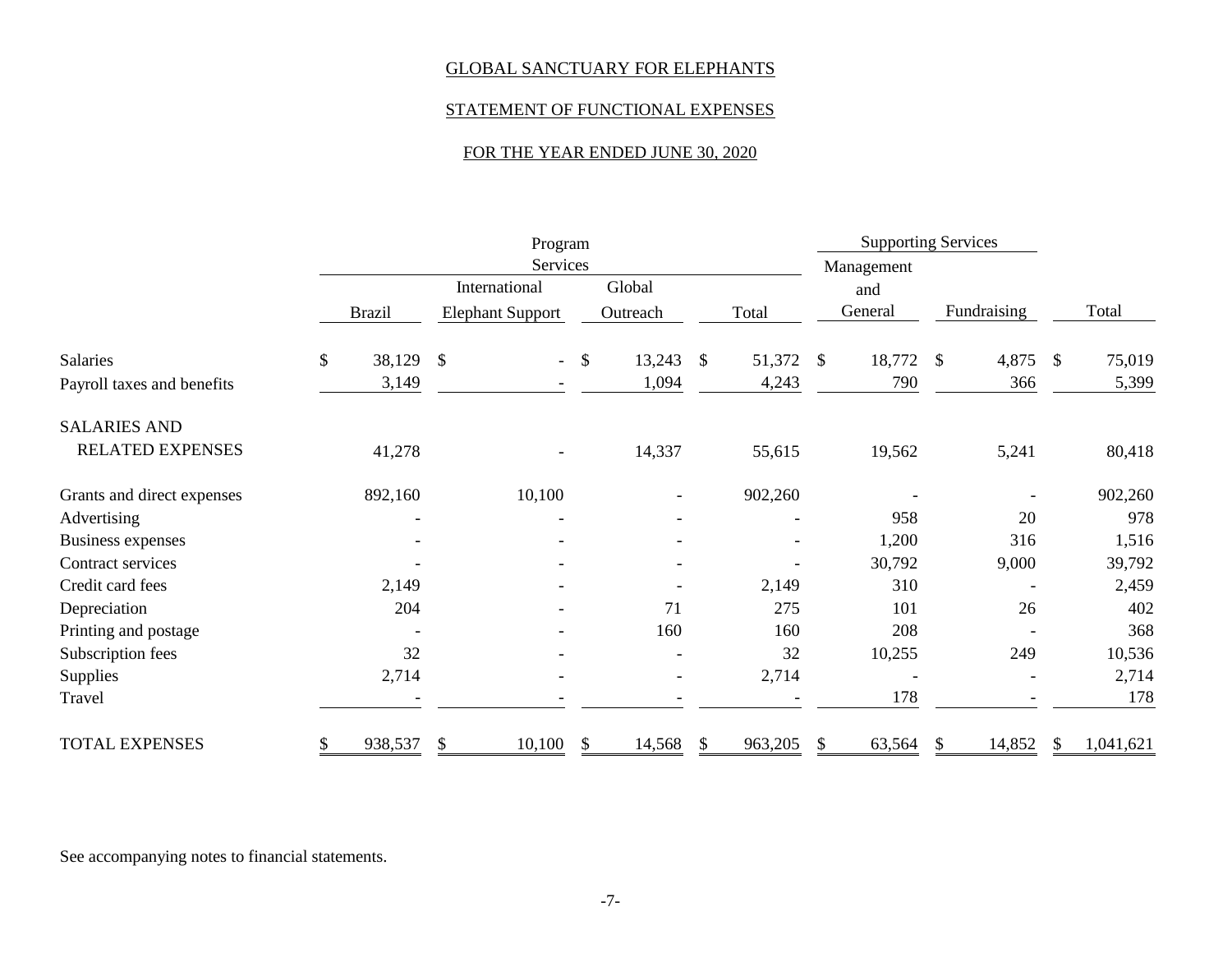### NOTES TO FINANCIAL STATEMENTS

### JUNE 30, 2021 AND 2020

### NOTE 1 - GENERAL

Global Sanctuary for Elephants (the "Organization") is a not-for-profit corporation organized in 2013, under the laws of the State of Tennessee, dedicated to rescuing, protecting and providing sanctuary for elephants worldwide. Assistance, both financial and organizational, is being given to Elephant Sanctuary Brazil, a Brazilian non-governmental organization, which has undertaken the building and operation of the first and only elephant sanctuary in South America. The Organization also collaborated with Ecopolis Disiplinas Integradas, a Chilean non-governmental organization, to oversee the daily care of Ramba the elephant prior to Ramba's relocation to the sanctuary.

### NOTE 2 - SUMMARY OF SIGNIFICANT ACCOUNTING POLICIES

#### Basis of Presentation

The financial statements of the Organization have been prepared in accordance with accounting principles generally accepted in the United States of America ("GAAP"), which require the Organization to report information regarding its financial position and activities according to the following net asset classifications:

*Net assets without donor restrictions:* Net assets that are not subject to donor-imposed restrictions and may be expended for any purpose in performing the primary objectives of the organization. These net assets may be used at the discretion of the Organization's management and the Board of Directors.

*Net assets with donor restrictions:* Net assets subject to stipulations imposed by donors, and grantors. Some donor restrictions are temporary in nature; those restrictions will be met by actions of the Organization or by the passage of time. Other donor restrictions are perpetual in nature, whereby the donor has stipulated the funds be maintained in perpetuity. There are currently no donor restrictions that are perpetual in nature.

The Organization reports contributions restricted by donors as increases in net assets without donor restrictions if the restrictions expire (that is, when a stipulated time restriction ends or purpose restriction is accomplished) in the reporting period in which the revenue is recognized. All other donor-restricted contributions are reported as increases in net assets with donor restrictions, depending on the nature of the restrictions. When a restriction expires, net assets with donor restrictions are reclassified to net assets without donor restrictions and reported in the statements of activities as net assets released from restrictions.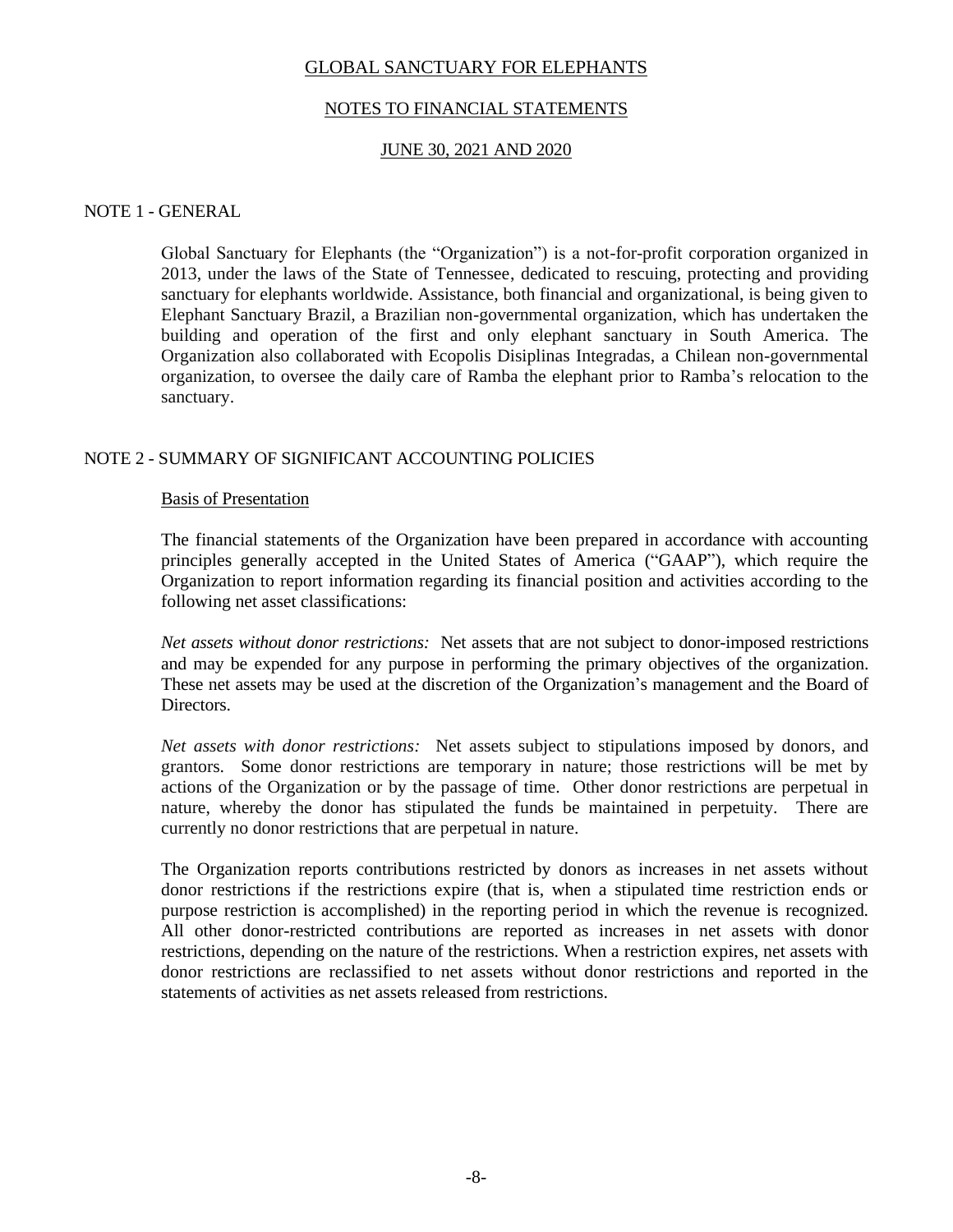# NOTES TO FINANCIAL STATEMENTS (CONTINUED)

# JUNE 30, 2021 AND 2020

### NOTE 2 - SUMMARY OF SIGNIFICANT ACCOUNTING POLICIES (CONTINUED)

### Revenue Recognition

Contributions are recognized when cash, securities or other assets, or an unconditional promise to give are received. A contribution is conditional if an agreement includes a barrier that must be overcome and either a right of return of assets transferred or a right of release of promisor's obligation to transfer assets exists. The presence of both a barrier and a right of return or right of release indicates that a recipient is not entitled to the contribution until it has overcome the barrier(s) in the agreement. Conditional promises to give are not recognized until the barrier(s) in the agreement are overcome.

#### Property and Equipment

Property and equipment are carried at cost at the date of purchase or, if donated, at the approximate fair value at the date of donation. The Organization's policy is to capitalize purchases with a cost of \$1,000 or more and an estimated useful life greater than one year. Depreciation is computed by the straight-line method over the estimated useful lives of the assets.

#### Program and Supporting Services

The following program and supporting services classifications are included in the accompanying financial statements:

#### Program Services:

Brazil - relates to the funding and assistance given to Elephant Sanctuary Brazil. This assistance includes being on-site developing key relationships, overseeing development of the sanctuary, coordinating volunteers, managing daily operations and advancing the reputation of Elephant Sanctuary Brazil.

International Elephant Support - overseeing the daily care of elephants outside of Elephant Sanctuary Brazil and providing pivotal funding to help maintain consistent and qualified elephant care staff. Working and consulting with international collaborators for the recovery and wellbeing of captive elephants globally.

Global Outreach - relates to lectures and education programs to increase awareness and understanding of the impact of captivity, the process of recovery, the necessity for change and the importance of protecting wild populations.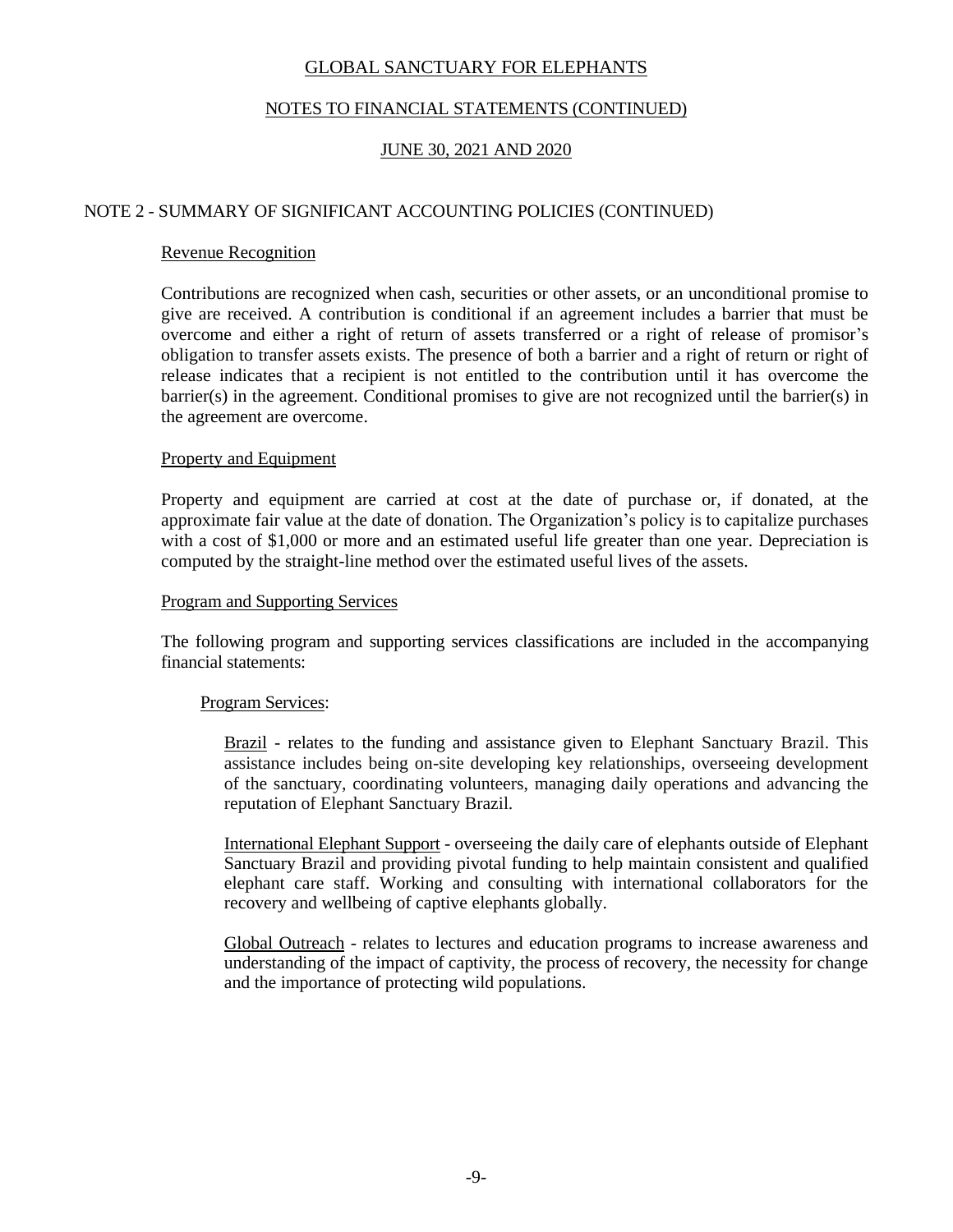# NOTES TO FINANCIAL STATEMENTS (CONTINUED)

# JUNE 30, 2021 AND 2020

### NOTE 2 - SUMMARY OF SIGNIFICANT ACCOUNTING POLICIES (CONTINUED)

### Program and Supporting Services (Continued)

### Supporting Services:

Management and General - relates to the overall direction of the organization. These expenses are not identifiable with a particular program or with fundraising but are indispensable to the conduct of those activities and are essential to the agency. Specific activities include agency oversight, business management, recordkeeping, budgeting, financing and other administrative activities.

Fundraising - includes costs of activities directed toward appeals for financial support. Other activities include the cost of solicitations and creation and distribution of fundraising materials.

### Allocation of Functional Expenses

Expenses that can be directly attributed to a particular function are charged to that function. Certain costs have been allocated among more than one activity based on objectively evaluated financial and nonfinancial data or reasonable subjective methods determined by management. The expenses that are allocated include salaries and related taxes and benefits and depreciation, which are allocated on the basis of estimates of time expended on those resources.

#### Income Taxes

The Organization qualifies as a not-for-profit organization exempt from federal income taxes under Section 501(c)(3) of the Internal Revenue Code.

The Organization files a U.S. Federal Form 990 for organizations exempt from income tax.

Management performs an evaluation of all income tax positions taken or expected to be taken in the course of preparing the Organization's income tax return to determine whether the income tax positions meet a "more likely than not" standard of being sustained under examination by the applicable taxing authorities. Management has performed its evaluation of all income tax positions taken on all open income tax returns and has determined that there were no positions taken that do not meet the "more likely than not" standard. Accordingly, there are no provisions for income taxes, penalties or interest receivable or payable relating to uncertain income tax positions in the accompanying financial statements.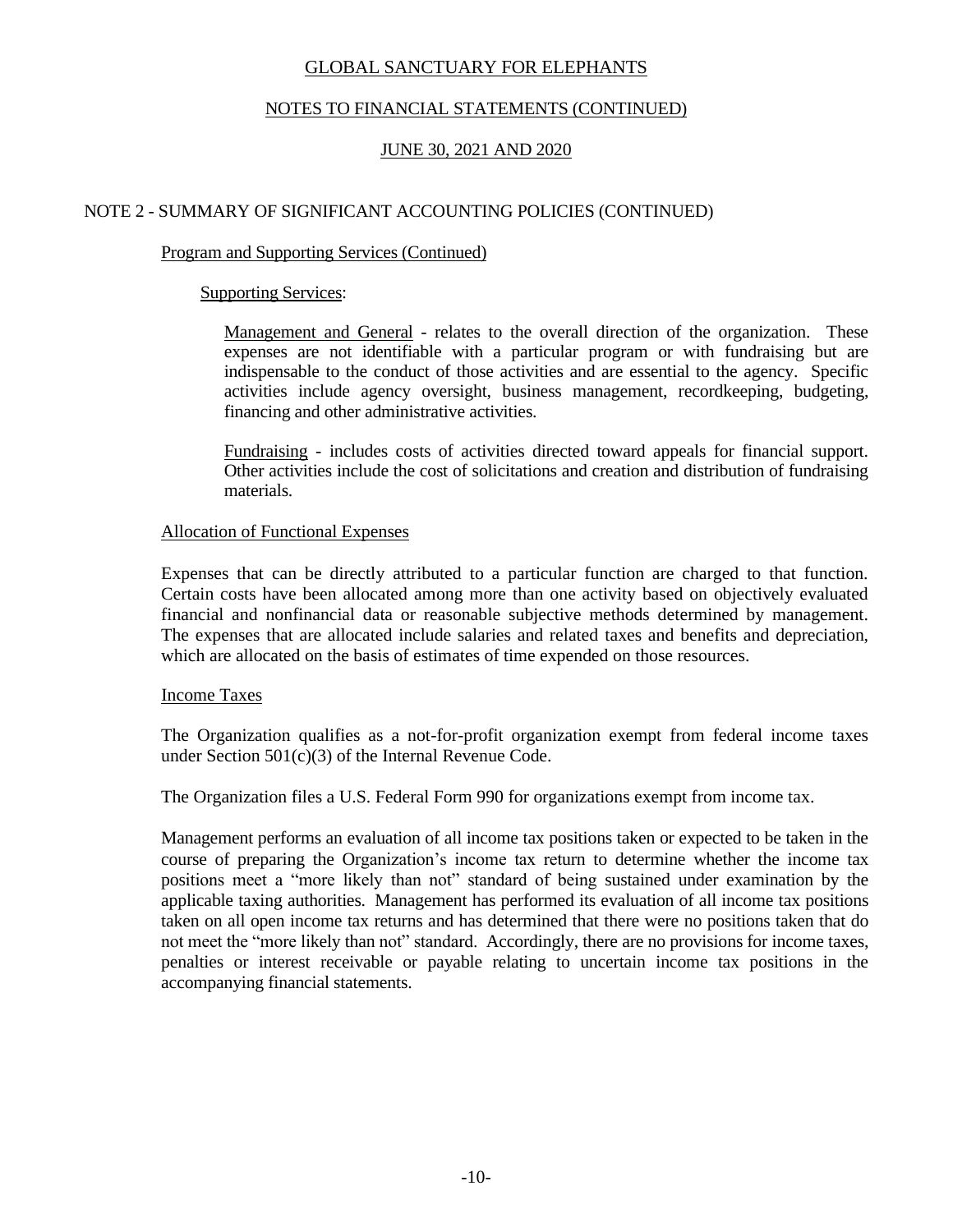# NOTES TO FINANCIAL STATEMENTS (CONTINUED)

# JUNE 30, 2021 AND 2020

### NOTE 2 - SUMMARY OF SIGNIFICANT ACCOUNTING POLICIES (CONTINUED)

### Use of Estimates

The preparation of financial statements in conformity with GAAP requires management to make estimates and assumptions that affect the reported amounts of assets and liabilities and disclosure of contingent assets and liabilities at the date of the financial statements and the reported amounts of revenue and expenses during the reporting period. Actual results could differ from those estimates.

#### Recent Authoritative Guidance

In February 2016, the Financial Accounting Standards Board ("FASB") issued Accounting Standards Update ("ASU") 2016-02, *Leases (Topic 842)*. The guidance in this ASU supersedes the leasing guidance in Topic 840, *Leases*. Under the new guidance, lessees are required to recognize lease assets and lease liabilities on the statement of activities for all leases with terms longer than 12 months. Leases will be classified as either finance or operating, with classification affecting the pattern of expense recognition in the statement of activities. The new standard will be effective for the Organization on July 1, 2022. The adoption of this guidance is not expected to have a material impact on the financial statements.

In September 2020, the FASB issued ASU 2020-07, *Not-for-Profit Entities (Topic 958): Presentation and Disclosures by Not-for-Profit Entities for Contributed Nonfinancial Assets*, which requires a not-for-profit entity to present contributed nonfinancial assets in the statement of activities as a line item that is separate from contributions of cash or other financial assets. ASU 2020-07 also requires additional qualitative and quantitative disclosures about contributed nonfinancial assets received, disaggregated by category. This guidance is effective for fiscal years beginning after June 15, 2021, and for interim periods within annual periods beginning after June 15, 2022. The adoption of ASU 2020-07 is not expected to have a significant impact on the Organization's financial statements.

#### Events Occurring After Reporting Date

The Organization has evaluated events and transactions that occurred between June 30, 2021 and December 21, 2021, the date that the financial statements were available to be issued, for possible recognition or disclosure in the financial statements.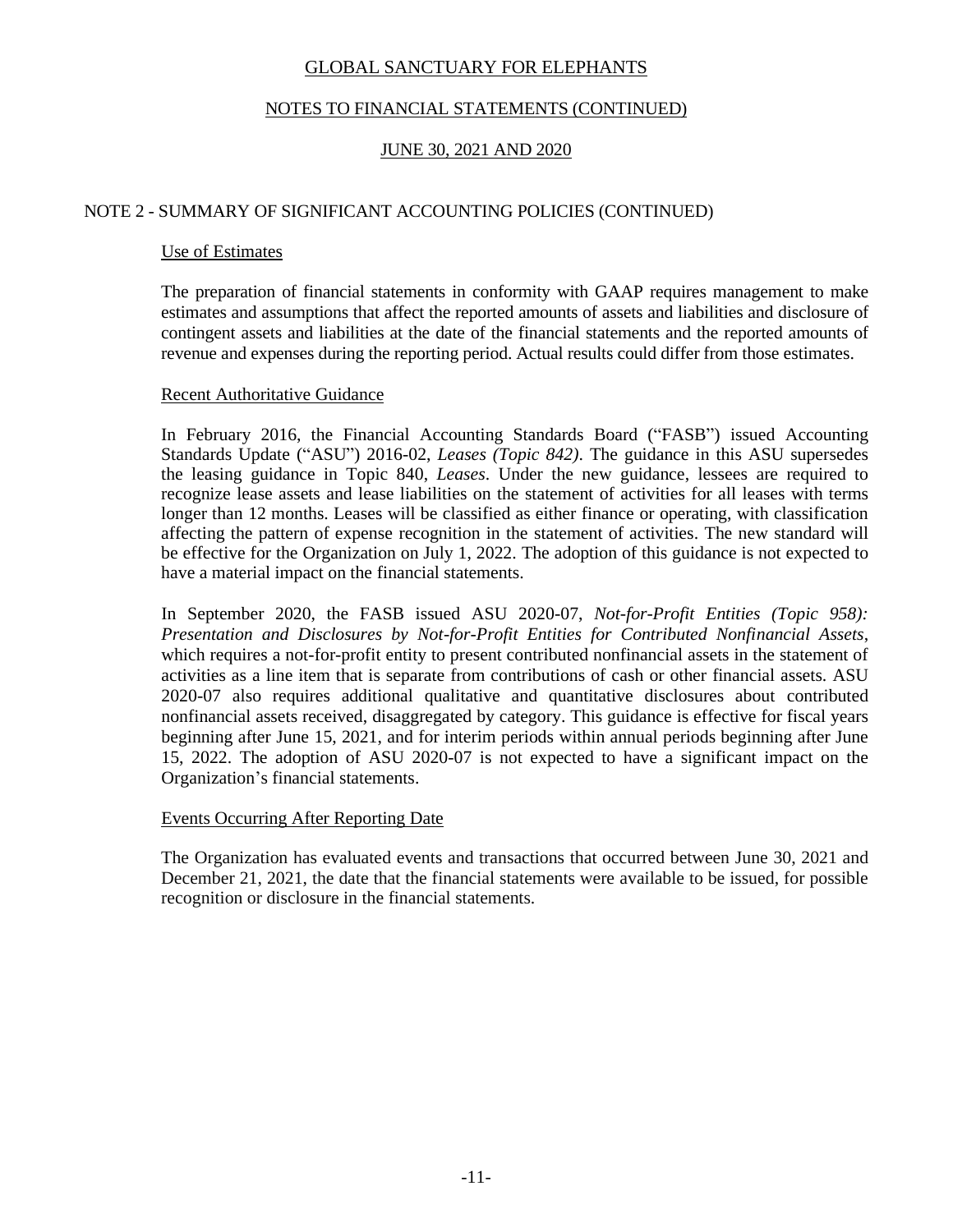### NOTES TO FINANCIAL STATEMENTS (CONTINUED)

#### JUNE 30, 2021 AND 2020

#### NOTE 3 - LIQUIDITY

The following represents the Organization's financial assets available to meet general expenditures over the next twelve months at June 30:

|                                                                                              |     | 2021               | 2020    |
|----------------------------------------------------------------------------------------------|-----|--------------------|---------|
| Financial assets at year end:<br>Cash                                                        | S.  | 469,518 \$ 374,306 |         |
| Less amounts not available to be used within one year:<br>Net assets with donor restrictions |     | 110,000            | 110,000 |
| Financial assets available to meet general expenditures<br>over the next twelve months       | \$. | 359,518 \$ 264,306 |         |

#### NOTE 4 - CONCENTRATION OF CREDIT RISK

Financial instruments that potentially subject the Organization to concentrations of credit risk consist of cash and contributions revenue.

The Organization maintains cash balances at financial institutions whose accounts are insured by the Federal Deposit Insurance Corporation ("FDIC") up to statutory limits. The Organization's cash balances may, at times, exceed statutory limits. The Organization has not experienced any losses in such accounts and management considers this to be a normal business risk.

The Organization received approximately 16% of its contribution revenue from one donor for the year ending June 30, 2021 (30% from two donors for the year ending June 30, 2020).

#### NOTE 5 - PROPERTY AND EQUIPMENT

Property and equipment consist of the following as of June 30:

|                                             | 2021                       | 2020           |
|---------------------------------------------|----------------------------|----------------|
| Equipment<br>Less: accumulated depreciation | \$<br>5,027 \$<br>(1, 138) | 2,010<br>(432) |
|                                             | 3,889 \$                   | 1,578          |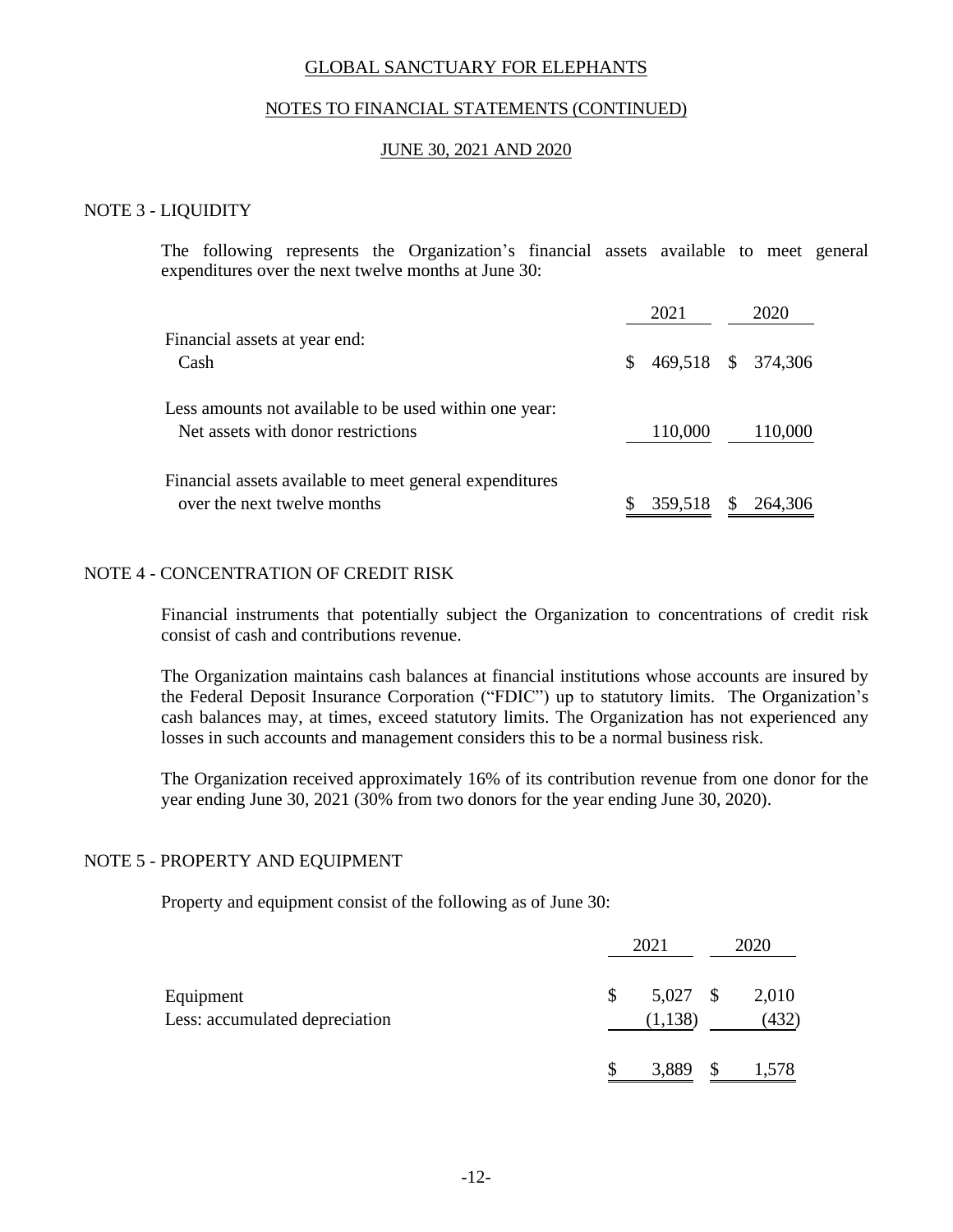### NOTES TO FINANCIAL STATEMENTS (CONTINUED)

### JUNE 30, 2021 AND 2020

#### NOTE 6 - PAYCHECK PROTECTION PROGRAM LOANS

The Organization entered into a Paycheck Protection Program ("PPP") loan of \$9,983 on May 13, 2020, and a second PPP loan of \$18,994 on March 10, 2021. The loans were fully forgivable if at least 60% of the funds are used for payroll costs, and if certain other terms are met.

Both PPP loans were fully forgiven in September 2021. Since the loans have been fully forgiven, the Organization is not responsible for any payments, and the balance of the loans were reclassified to income on the statements of activities.

### NOTE 7 - NET ASSETS WITH DONOR RESTRICTIONS

Net assets with donor restrictions consist of the following as of June 30:

|                                          | 2021 | 2020                 |
|------------------------------------------|------|----------------------|
| Specific purpose:                        |      |                      |
| Land purchase                            |      | $$110,000 \$110,000$ |
| Total net assets with donor restrictions |      | $$110,000 \$110,000$ |

#### NOTE 8 - GRANTS

During the years ending June 30, 2021 and 2020, the Organization provided \$812,766 and \$892,160 respectively, in grants and other direct expenses paid to Elephant Sanctuary Brazil to assist in the building and operation of the first and only elephant sanctuary in South America. Certain board members of the Organization also serve on the board of Elephant Sanctuary Brazil. Additionally, management of the Organization performs certain oversight functions for Elephant Sanctuary Brazil.

The Organization also provided other third-party organizations with \$7,151 and \$10,100 in grants and other direct expenditures to oversee the daily care of international elephants not living at the Elephant Sanctuary Brazil for the years ending June 30, 2021 and 2020, respectively.